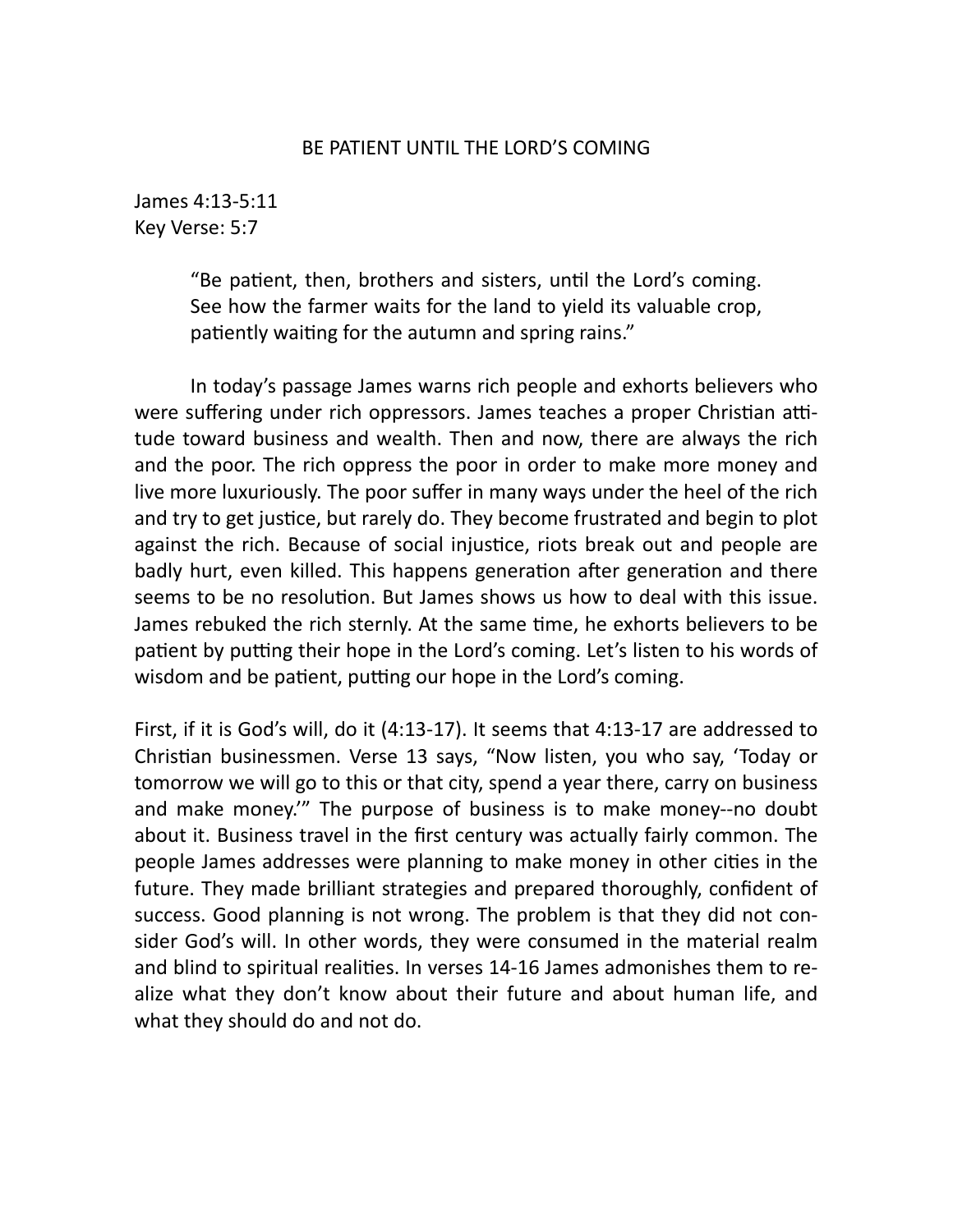First of all, we should know that we don't know what will happen tomorrow (14a). At the beginning of this year, we did not know that Covid-19 would totally disrupt our plans and lives. So many people lost loved ones and many more lost their jobs. Many business plans were totally invalidated. In the parable of the rich fool, one prosperous businessman made many plans to expand his business. He said to himself, "You have plenty of grain laid up for many years. Take life easy; eat, drink and be merry." But suddenly, God said to him, "You fool! This very night your life will be demanded from you. Then who will get what you have prepared for yourself?" Jesus said, "This is how it will be with whoever stores up things for themselves but is not rich toward God" (Lk 12:16-21). We don't know what will happen in the future, but we do know who holds the future in his hands. We should trust in God and include him in our planning.

Secondly, we should know what human life is. James says, "What is your life? You are a mist that appears for a little while and then vanishes" (14b). A mist is a cloud of fine liquid droplets, which can appear and disappear suddenly. The Bible tells us that human life is fleeting. Moses said, "Our days may come to seventy years, or eighty, if our strength endures; yet the best of them are but trouble and sorrow, for they quickly pass, and we fly away" (Ps 90:10). David said, "For my days vanish like smoke...My days are like the evening shadow; I wither away like grass" (Ps 102:3a,11). When we realize the truth about human life, it humbles us to consider seriously how we live in this world. Moses said, "Teach us to number our days, that we may gain a heart of wisdom" (Ps 90:12).

Thirdly, we should know what to do and not to do. Verse 15 says, "Instead, you ought to say, 'If it is the Lord's will, we will live and do this or that." God is the sovereign Ruler over history, and life and death. God has his own plan and purpose for creation, and he always works for the good in all things (Ro 8:28). His will is good, pleasing and perfect (Ro 12:2b). When we know that God's will is best, we seek to follow his will in everything, including business. God always guides us in the best way for his glory and for our good. So we should always keep in mind the words, "If it is the Lord's will." To a Christian businessman, making a profit is not most important. Doing God's will is most important. The implication is that not only must the purpose of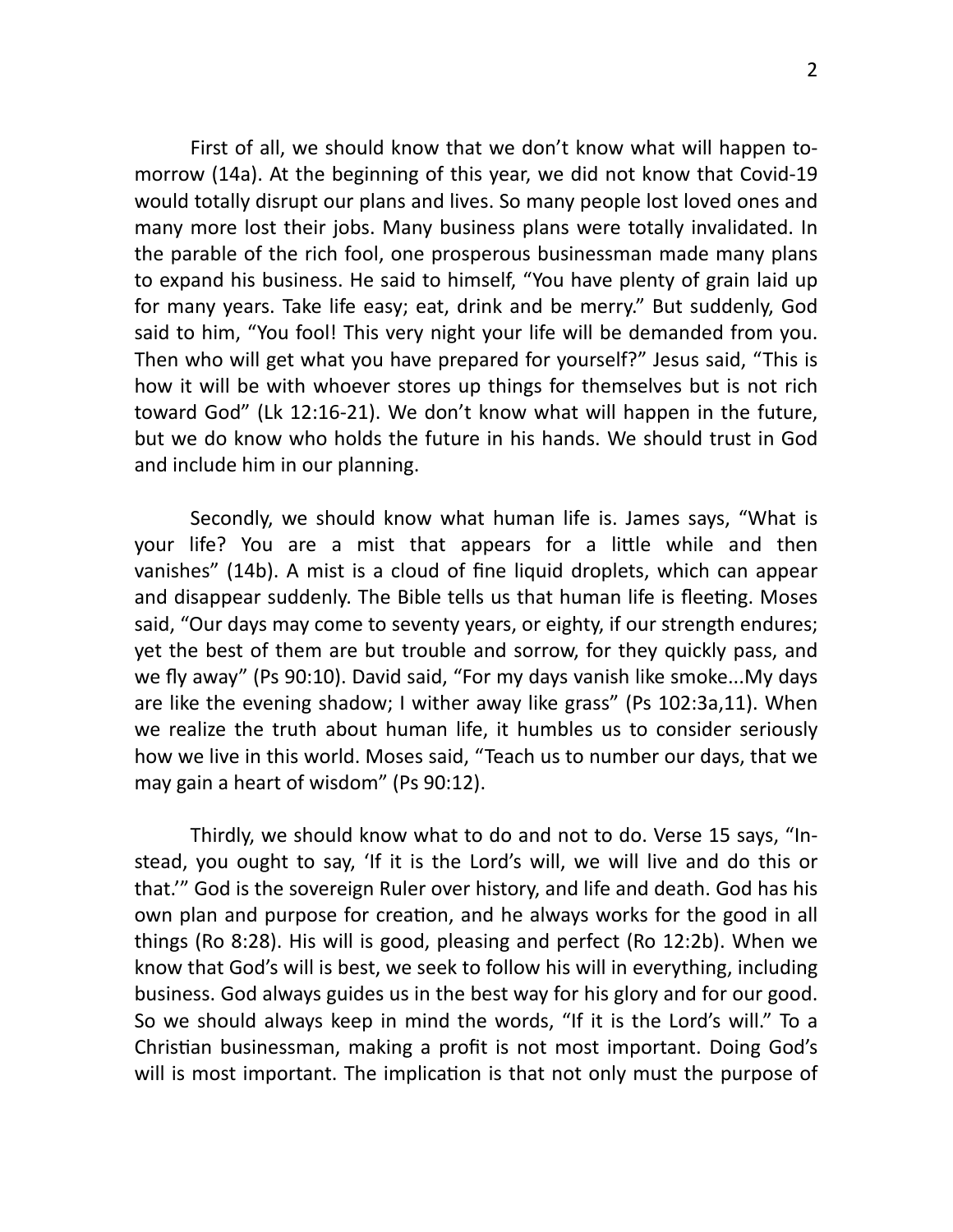business be godly, but the way it is conducted must also be godly. Christian businessmen can never say that the ends justify the means.

The Puritans, who sought to follow God's will, filled their speech and correspondence with the Latin equivalent: "Deo Volente," which means "God willing." They frequently wrote in their final greetings of a letter, "D.V." This signature can be helpful, but what really matters is to yield to God's will. This implies that we make practical decisions that follow God's will, not just do as we please. Sometimes God's will requires sacrifice and pain. We must seek to do it anyway. Then we can experience that God is good in any situation.

In verse 16 James diagnoses the root cause of their problem: It is arrogant pride. He says, "As it is, you boast in your arrogant schemes. All such boasting is evil." Boasting is the expression of self-centeredness and self-glory seeking. To speak as though we accomplish whatever we will or plan without God is boasting. When Nebuchadnezzar, king of Babylon, was walking on the roof of his royal palace, he viewed the hanging gardens, one of the seven wonders of the ancient world. He said, "Is not this the great Babylon I have built as the royal residence by my mighty power and for the glory of my majesty?" (Dan 4:30) Immediately, divine judgment fell upon him. He lost his sanity and began to live like an animal (Dan 4:33).

After warning Christian businessmen, James gives a general application to all believers in verse 17. He says, "If anyone, then, knows the good they ought to do and doesn't do it, it is sin for them." Normally we think of sin as doing what God forbids. God's law says, "do not commit adultery," "do not murder," "do not lie." When we violate these commands we sin. We call these "sins of commission." But there is another kind of sin. It is not doing what God commands us to do: "love God with all your heart, mind, soul and strength," "love your neighbor as yourself," "love one another," "forgive one another." If we fail to carry out these commands, this too is sin. We call these "sins of omission." If we know God's will and do not do it, we sin. To sum up, to every human being, acknowledging God as God and knowing his will is most important. Knowing God's will is not enough. We must do his will; otherwise, we sin.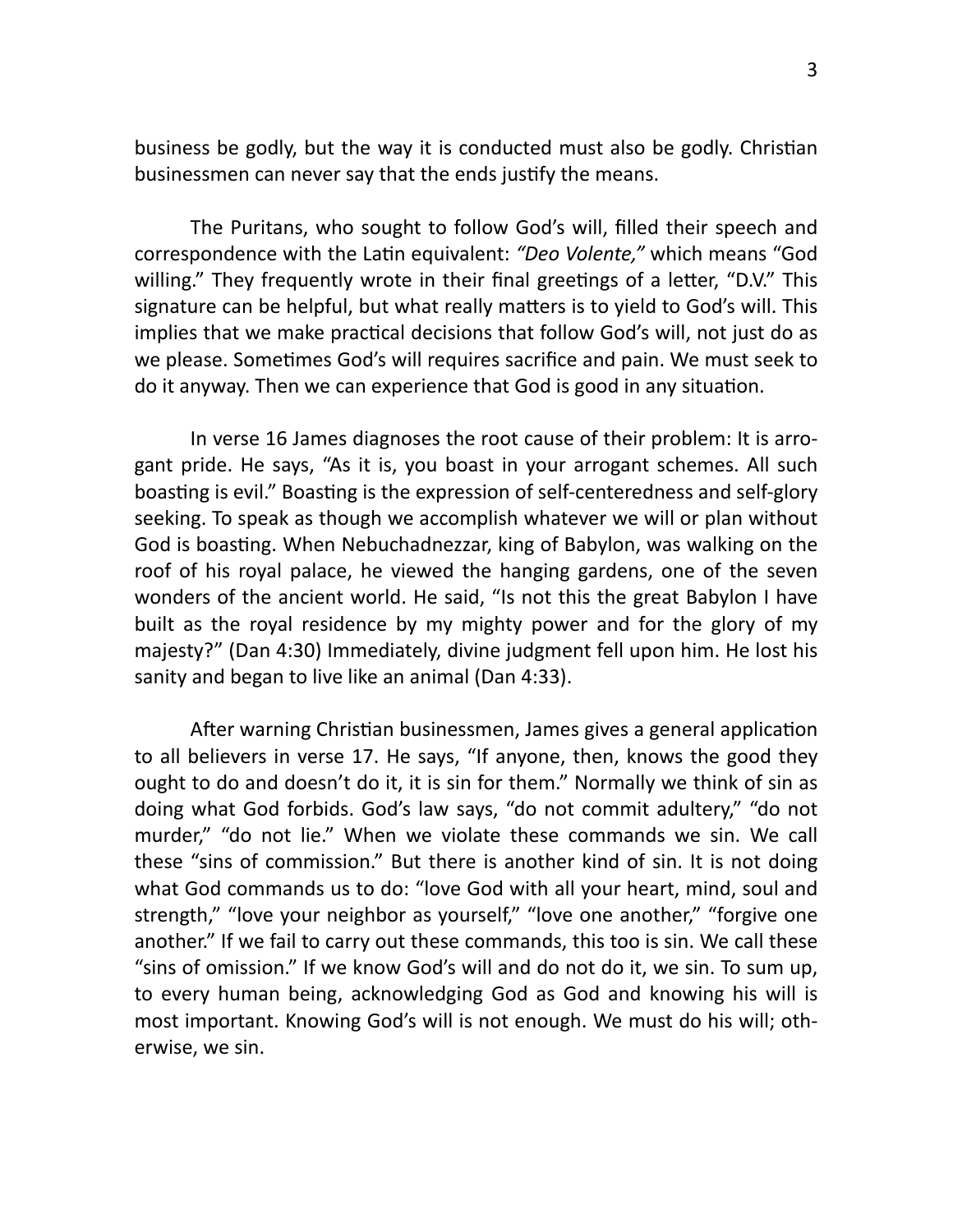Second, warning to rich oppressors (5:1-6). Here, James rebukes rich oppressors who seem to be unbelievers. From verse 1, James' tone is harsh: "Now listen, you rich people, weep and wail because of the misery that is coming on you." It has been said that money is like a drug to rich people which keeps them in a constant state of manufactured pleasure. As they enjoy luxury, they are free from many of the struggles that ordinary people face. They disregard those in lower social classes, and most ordinary people are afraid to speak honestly to them. But James was fearless and direct in calling them to weep and wail. Why? It was because misery was coming upon them. This reminds us of the prophecy in Revelation that the merchants will weep and mourn when the world economy suddenly collapses under God's judgment. "They will throw dust on their heads, and with weeping and mourning cry out: 'Woe! Woe to you, great city, where all who had ships on the sea became rich through her wealth! In one hour she has been brought to ruin!'" (Rev 18:19) 

In verses 2-3a James explains why misery will come upon the rich even before the final judgment: "Your wealth has rotted, and moths have eaten your clothes. Your gold and silver are corroded." Here the rich are likely landowners who hired many workers for their fields. Their wealth was held in stored grain, fine clothes and precious metals rather than stocks, bonds, and bank accounts as in our days. The point is that their wealth was vanishing before their eyes. But something worse is coming. James says, "Their corrosion will testify against you and eat your flesh like fire. You have hoarded wealth in the last days" (3b). Since they did not use their wealth to serve God and needy people, but only for their pleasure, they will face God's terrible judgment. Their flesh will be eaten by the fire of hell (Rev 21:8).

In verses 4-6 James brought specific indictments against the rich oppressors by saying, "Look!" First indictment: "The wages you failed to pay the workers who mowed your fields are crying out against you" (4a). To withhold wages from laborers is a serious matter. They and their families depend on their daily wages to survive. These laborers were crying out. Who heard them? The rich turned a deaf ear, and the courts ignored them. But their cries reached the ears of the Lord Almighty (4b). The rich were guilty of sin (Dt 24:15). Second indictment: "You have lived on earth in luxury and self-in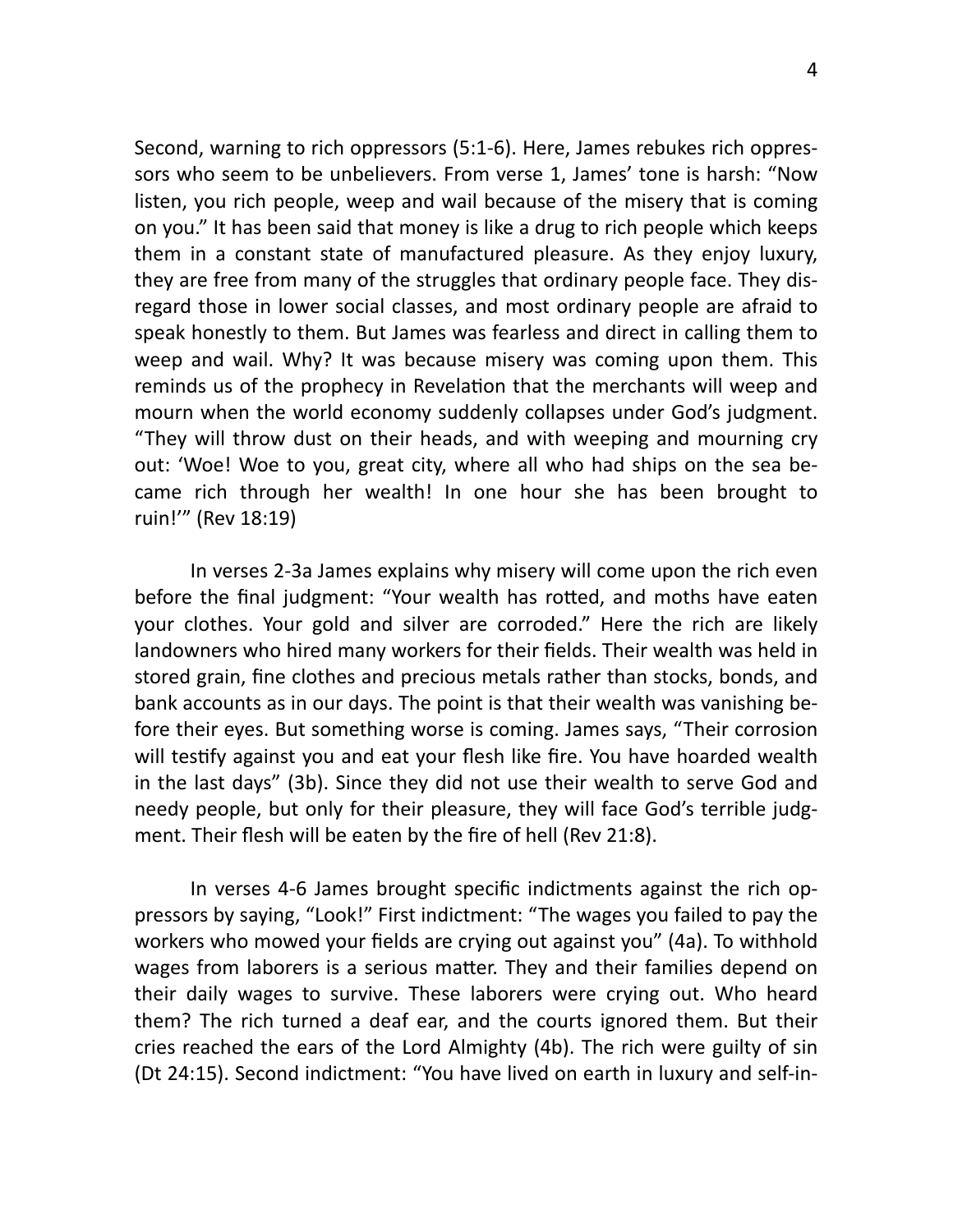dulgence. You have fattened yourselves in the day of slaughter" (5). Though they had far more than what they needed, they never shared with anyone. Instead they indulged in luxury and pleasure-seeking. They were overfed like cattle gorging on food, unaware that their slaughter was imminent. Third indictment: "You have condemned and murdered the innocent one, who was not opposing you" (6). This tells the consequences on the poor when their wages were withheld. They might have tried to sue the rich, but their voices were not heard. It was because the landowners controlled the courts with money. The poor could not oppose them because they had no way to use the system and were helpless. Deprived of justice, they lived in such poverty that their existence was threatened. In truth, they were murdered by the rich.

Usually ordinary people envy the ungodly rich and are in awe of their glamor, power and wealth. But in reality, the ungodly rich are characterized by hoarding, defrauding, self-indulgence and murder. Their problem was not that they had wealth, but that they did not use it properly. The Bible does not say that money is evil, but that the love of money is a root of all kinds of evil (1Ti 6:10). We need money. But there is a danger that we may love money, thinking that we can serve God and money, too. But Jesus said, "No one can serve two masters. Either you will hate the one and love the other, or you will be devoted to the one and despise the other. You cannot serve both God and money" (Mt 6:24). When we serve God, we are free to use money for his glory and to help the needy. But anyone who serves money becomes a slave of money and falls into traps and many foolish and harmful desires that plunge people into ruin and destruction  $(1Ti 6:9)$ . What should be our attitude toward wealth? Apostle Paul taught: "Command those who are rich in this present world not to be arrogant nor to put their hope in wealth, which is so uncertain, but to put their hope in God, who richly provides us with everything for our enjoyment. Command them to do good, to be rich in good deeds, and to be generous and willing to share" (1Ti 6:17-18).

Third, be patient and stand firm  $(5:7-11)$ . Now James turns his attention to Christian brothers and sisters who were suffering under rich oppressors. In this part the key words are "patient" and "persevere," which are repeated six times  $(7[2], 8, 10, 11[2])$ . It is not easy to be patient while experiencing harsh treatment. It is easy to become angry, resist, fight against, and try to destroy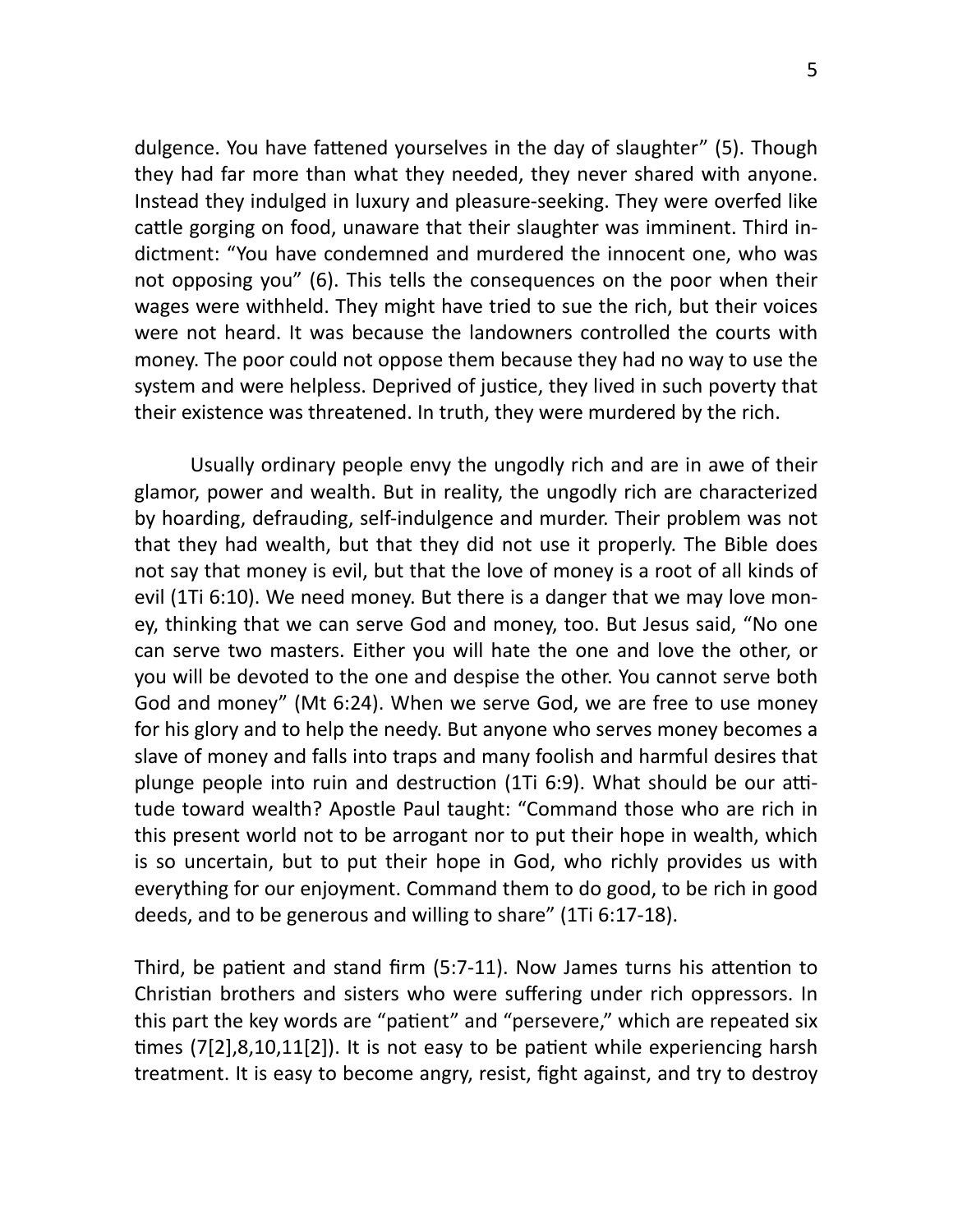the oppressors. Or, in such a frustrating situation, it is tempting to give up and live in fatalistic resignation without any hope. But James says, "Be patient, then, brothers and sisters, until the Lord's coming" (7a). What does it mean to be patient? The Greek word "be patient" (makrothymesate) comes from a compound of "long" (makros) and "temper" (thymos). The idea is to "set the timer of one's temper for a long run. Think long. Focus on the final lap in the race of life. Have a long fuse." When we become angry, holding our temper is not easy. But we need to think beyond the present moment to an entire lifetime and even into eternity.

<span id="page-5-2"></span>Be patient? Until the Lord's coming? It is hard to be patient even for an hour. How can we be patient until the Lord's coming? We don't know when the Lord will come. The world even scoffs at the Lord's coming, discouraging faith (2Pe 3:4). However, we can know for sure that the Lord is coming. Jesus repeatedly promised that he would come again (Rev 22:7,12,20). Regarding the certainty of this promise, Jesus said, "Heaven and earth will pass away, but my words will never pass away" (Mk 10:31). This gives us a clear reason to be patient. For when the Lord comes in power and great glory, he will bring justice. He will reward those who keep their faith; at the same time, he will judge those who do evil. This is our hope. When we have this hope, we can patiently endure. James gives three pictures of patience in verses 7b-11.

First of all, be patient like a farmer. Verse 7b says, "See how the farmer waits for the land to yield its valuable crop, patiently waiting for the autumn and spring rains." In ancient Israel, proper rainfall was crucial to a fruitful harvest. But this was beyond human control. So farmers should wait patiently, trusting God. While they were waiting, they watered the seed and pulled weeds--over and over again, day after day. We can learn a lot from them. While we are waiting for God to fulfill his promise, we should keep on doing what we know to do--praying, believing, spending time in the Word, fellow-shipping with God, and being a blessing to others.<sup>[2](#page-5-1)</sup>

<span id="page-5-3"></span><span id="page-5-0"></span><sup>&</sup>lt;sup>[1](#page-5-2)</sup> Bible Knowledge Commentary, Dallas Theological Seminary; Zuck, Roy B.; Walvoord, John F.

<span id="page-5-1"></span><sup>&</sup>lt;sup>[2](#page-5-3)</sup> Meyer, Joyce, *James* (New York, NY: Hachette Book Group, 2019), p. 126.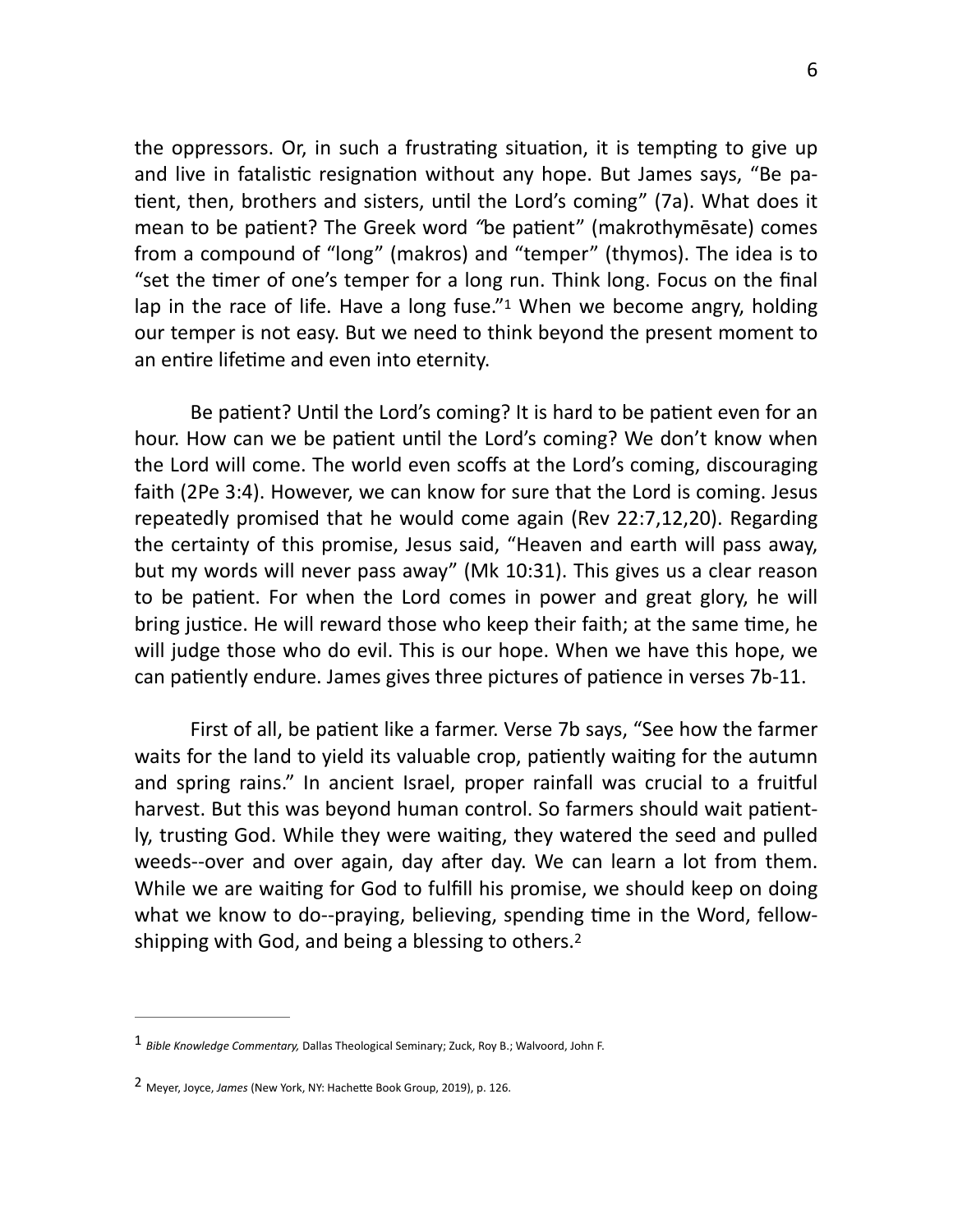With the farmer's example in mind, James said, "You too, be patient and stand firm, because the Lord's coming is near" (8). Knowing the Lord's coming is near strengthens us to stand firm, no matter what happens, and to overcome trials and hardships. The Lord's coming is our vindication. In verse 9a James says, "Don't grumble against one another, brothers and sisters, or you will be judged." When pressure from the world is strong, it is easy for Christians to grumble against each other in frustration. This makes things worse for everyone. There is no excuse for complaining or blaming others. Those who do so will be judged. Judgment is imminent. James said, "The Judge is standing at the door!" (9b)

Secondly, be patient like the prophets. Verse 10 says, "Brothers and sisters, as an example of patience in the face of suffering, take the prophets who spoke in the name of the Lord." When the prophets spoke the truth against injustice in the name of the Lord, they were persecuted. Consider Isaiah, Jeremiah, Daniel and others. Some were put to death by stoning; they were sawed in two; they were killed by the sword (Heb 11:37a). Nevertheless, they spoke the word of God faithfully to the end.

Thirdly, be patient like Job. Verse 11 says, "As you know, we count as blessed those who have persevered. You have heard of Job's perseverance and have seen what the Lord finally brought about." Job's suffering was so severe it frightens us. Almost no one names their child Job. But the point is that he persevered. How could he? Though Job cried and complained about himself, he refused to renounce God. Rather he said, "I know that my redeemer lives, and that in the end he will stand on the earth. And after my skin has been destroyed, yet in my flesh I will see God" (Job 19:25-26). He also confessed, "But he knows the way that I take; when he has tested me, I will come forth as gold" (Job 23:10). With this faith he persevered through all the trials. Finally God blessed him even more than before.

In the time of suffering, the early believers thought it would never end. They might have felt that God was cruel to allow such suffering. But James concludes, "The Lord is full of compassion and mercy" (11b). God does not only see our sufferings from afar. He suffers together with us. When the early Christians were persecuted by Saul, the Risen Christ identified himself with